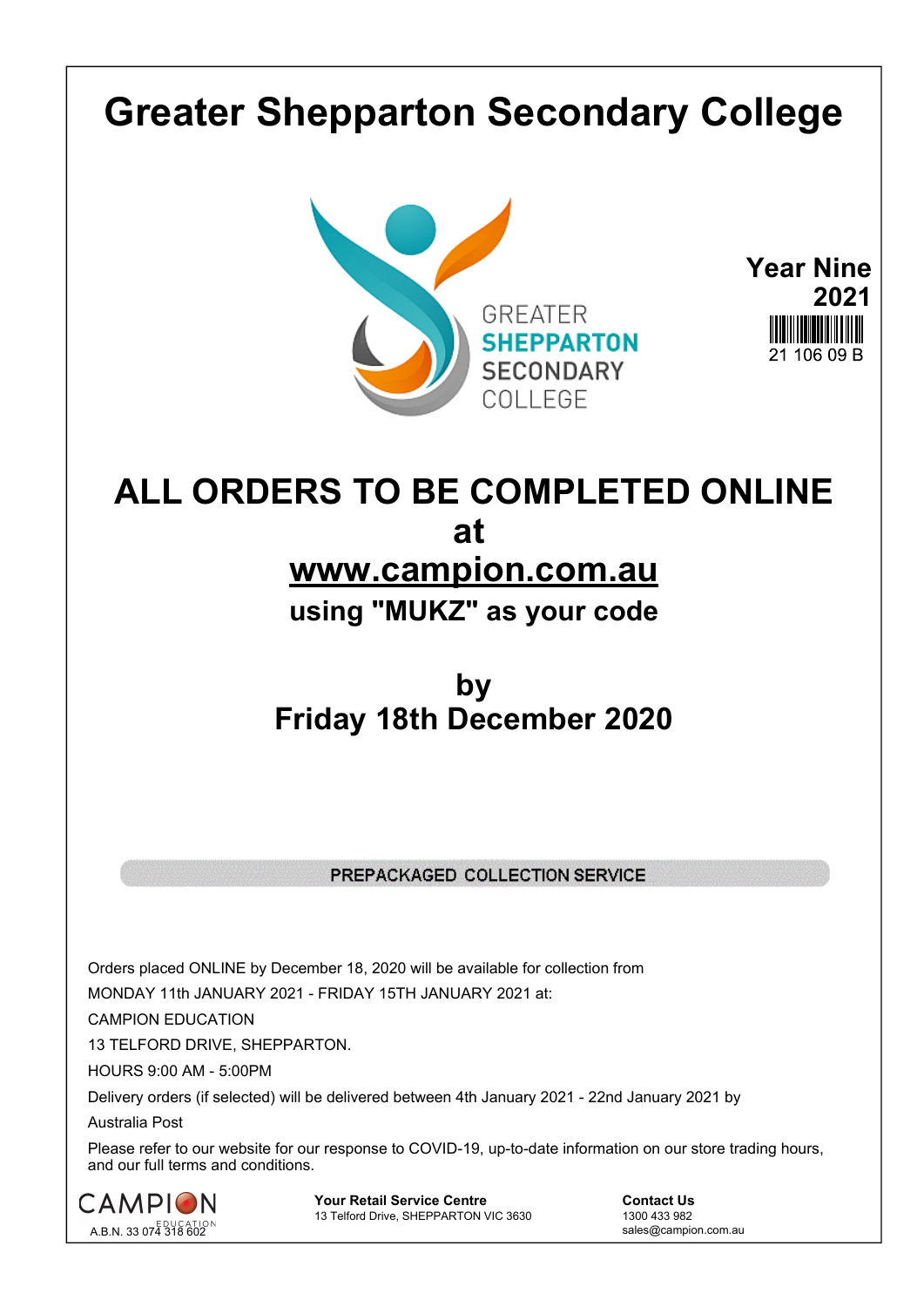| TICK THE BOX FOR THE ITEMS REQUIRED -                                                                  | <b>TICK THE BOX FO</b>                                                     |                       |          |                                                                                |
|--------------------------------------------------------------------------------------------------------|----------------------------------------------------------------------------|-----------------------|----------|--------------------------------------------------------------------------------|
| <b>Description</b>                                                                                     | Price                                                                      |                       | Location | <b>Description</b>                                                             |
| <b>RESOURCE LIST</b>                                                                                   |                                                                            |                       |          | TI                                                                             |
| <b>YEAR 9 2021</b>                                                                                     |                                                                            |                       |          | <b>ACTING OUT!</b>                                                             |
| <b>GENERAL STATIONERY</b>                                                                              |                                                                            |                       |          | Visual Art Diary A3 110gsm 60 Sheet/12                                         |
| Students' learning and study framework incorporate using                                               |                                                                            |                       |          | <b>ADVERTISING AND PR</b>                                                      |
| the below General Stationery Items as an organisational<br>tool and teachers will encourage their use. | 2 x Pen Felt Tip Fineliner Black<br>Visual Art Diary A3 110gsm 60 Sheet/12 |                       |          |                                                                                |
| These items cover all subjects for the year and are used in<br>subsequent years.                       | <b>ANIMATION AND MUSK</b><br>No Text Required                              |                       |          |                                                                                |
| It is important for students to have these items for the<br>first day of school.                       |                                                                            |                       |          | <b>DIGITAL ART</b>                                                             |
|                                                                                                        |                                                                            |                       | P55131   | Visual Art Diary A3 110gsm 60 Sheet/12                                         |
| 8 x Binder Book A4 8mm 128 Page  \$15.20                                                               |                                                                            | $1$ $\Box$<br>$2\Box$ | P55153   | <b>DIGITAL PHOTOGRAPH</b>                                                      |
| Index Dividers A4 Manilla 10 Tab Bright Colours \$2.25                                                 |                                                                            | $3\Box$               | P55706   | No Text Required                                                               |
|                                                                                                        |                                                                            | $4\Box$               | P52207   |                                                                                |
|                                                                                                        |                                                                            | $5\Box$               | P56328   | <b>MUSIC</b>                                                                   |
| Notebook A5 200 Page Q570/P570 2 Pockets  \$4.00                                                       |                                                                            | $6\Box$               | P55959   | Music Book 96 Page 64pg Feint/32pg St                                          |
|                                                                                                        |                                                                            | 7 <sub>1</sub>        | P50006   |                                                                                |
|                                                                                                        |                                                                            | $8\Box$               | P52092   | <b>MY ARTISTIC SELFIE</b>                                                      |
|                                                                                                        |                                                                            | $9\Box$               | P56095   | Visual Art Diary A3 110gsm 60 Sheet/12                                         |
|                                                                                                        |                                                                            | $10$ $\Box$           | P56094   |                                                                                |
| 2 x Pen Ballpoint Cap Type Red Medium \$0.70                                                           |                                                                            | 11 $\Box$             | P56096   | <b>MY STORY THROUGH :</b>                                                      |
| Eraser Plastic Pencil Large With Sleeve  \$0.40                                                        |                                                                            | 12 $\Box$             | P58510   | Visual Art Diary A3 110gsm 60 Sheet/12                                         |
| Pencils Columbia Coloursketch Triangular Pkt 12's \$3.45                                               |                                                                            | $13$ $\Box$           | P50152   | <b>PAINTING AND DRAWII</b>                                                     |
|                                                                                                        |                                                                            | 14 $\Box$             | P56414   | Pencil (6B) Copperplate                                                        |
|                                                                                                        |                                                                            | 15 $\Box$             | P55652   |                                                                                |
| Highlighters Micador ECO Wallet Pack 4 \$3.10                                                          |                                                                            | $16$ $\Box$           | P51157   | Visual Art Diary A3 110gsm 60 Sheet/12                                         |
|                                                                                                        |                                                                            | 17 $\Box$             | P56081   |                                                                                |
| Graph Pad A4 5mm 25/40 Leaf 7 hole punched  \$2.30                                                     |                                                                            | 18 $\Box$             | P55671   | <b>PLAYMAKERS AND PE</b><br>Visual Art Diary A3 110gsm 60 Sheet/12             |
| <b>YEAR 9 CORE</b>                                                                                     |                                                                            |                       |          | <b>PRINTMAKING</b>                                                             |
| <b>MATHEMATICS</b>                                                                                     |                                                                            |                       |          | Pencil (6B) Copperplate                                                        |
| Protractor 10 cm 180 4" Half Circle  \$0.45 19 □                                                       |                                                                            |                       | P56353   | Pencil (2B) Economy                                                            |
| (Retained from previous year)                                                                          |                                                                            |                       |          | Visual Art Diary A3 110gsm 60 Sheet/12                                         |
| Calculator Sharp Scientific EL-531 \$28.95 20<br>(Retained from previous year)                         |                                                                            |                       | P55274   | <b>SCULPTURE 3D</b>                                                            |
| <b>LOTE - ITALIAN</b>                                                                                  |                                                                            |                       |          | Brush Roymac Achiever White Taklon R                                           |
| Ecco Due Activity Book 2E [Trevisan]  \$33.95 21 □<br>(Retained from previous year)                    |                                                                            |                       | P00367   | Pencil (2B) Economy<br>Visual Art Diary A3 110gsm 60 Sheet/12                  |
| Oxford Compact Italian Dictionary (Bilingual) [Oxford]  \$37.95 22<br>(Retained from previous year)    |                                                                            |                       | P00491   | <b>SKATEPARKS, SKYSCI</b>                                                      |
| <b>LOTE - JAPANESE</b>                                                                                 |                                                                            |                       |          | Visual Art Diary A3 110gsm 60 Sheet/12<br><b>TEXTILES</b>                      |
| <b>JAPANESE BEGINNERS</b>                                                                              |                                                                            |                       |          |                                                                                |
| Kodansha's Furigana English-Japanese Dictionary                                                        |                                                                            | $$55.00$ 23 $\Box$    | P07156   | Visual Art Diary A3 110gsm 60 Sheet/12<br>TEO                                  |
| (Retained from previous year)<br>Obento Deluxe - Workbook (Print & Digital) 5E                         |                                                                            | $$45.95$ 24 $\Box$    | P15540   | ALL wood and metal subjects req<br>worn. These can be purchased fro<br>\$12.00 |
| <b>JAPANESE PATHWAYS</b>                                                                               |                                                                            |                       |          |                                                                                |
| Kodansha's Furigana English-Japanese Dictionary<br>(Retained from previous year)                       |                                                                            | $$55.00$ 25 $\Box$    | P07156   | <b>TECHNOLOGY</b><br>Students selecting the following s                        |
| Obento Supreme - Workbook (Print & Digital) 5E                                                         | \$45.95                                                                    | $26$ $\Box$           | P15534   | A3 Graph Pad.<br>- Building and Construction                                   |

*(This book will also be used in Year 10)* [Fisher et al].................................................................... \$45.95 <sup>26</sup> P15534

HE BOX FOR THE ITEMS REQUIRED.  $\dot{\mathbf{M}}$ 

#### **THE ARTS**

Price

Location

| Visual Art Diary A3 110gsm 60 Sheet/120 Page \$9.10<br>27 $\Box$   | P56677 |
|--------------------------------------------------------------------|--------|
| <b>ADVERTISING AND PROPAGANDA</b>                                  |        |
| $28$ $\Box$                                                        | P56130 |
| Visual Art Diary A3 110gsm 60 Sheet/120 Page \$9.10<br>$29 \Box$   | P56677 |
| <b>ANIMATION AND MUSIC VIDEO (MEDIA)</b><br>No Text Required       |        |
| <b>DIGITAL ART</b>                                                 |        |
| Visual Art Diary A3 110gsm 60 Sheet/120 Page \$9.10 30             | P56677 |
| <b>DIGITAL PHOTOGRAPHY</b><br>No Text Required                     |        |
| <b>MUSIC</b>                                                       |        |
| Music Book 96 Page 64pg Feint/32pg Staved<br>\$2.05<br>$31$ $\Box$ | P55912 |
| <b>MY ARTISTIC SELFIE</b>                                          |        |
| Visual Art Diary A3 110gsm 60 Sheet/120 Page \$9.10<br>$32 \Box$   | P56677 |
| <b>MY STORY THROUGH SCULPTURE</b>                                  |        |
| Visual Art Diary A3 110gsm 60 Sheet/120 Page \$9.10<br>$33$ $\Box$ | P56677 |
| <b>PAINTING AND DRAWING</b>                                        |        |
| $34$ $\Box$                                                        | P56197 |
| $35\Box$                                                           | P50004 |
| Visual Art Diary A3 110gsm 60 Sheet/120 Page \$9.10<br>$36$ $\Box$ | P56677 |
| <b>PLAYMAKERS AND PERFORMANCE</b>                                  |        |
| Visual Art Diary A3 110gsm 60 Sheet/120 Page \$9.10<br>$37 \perp$  | P56677 |
| <b>PRINTMAKING</b>                                                 |        |
| $38$ $\Box$                                                        | P56197 |
| $39$ $\Box$                                                        | P50004 |
| Visual Art Diary A3 110gsm 60 Sheet/120 Page \$9.10<br>$40$ $\Box$ | P56677 |
| <b>SCULPTURE 3D</b>                                                |        |
| Brush Roymac Achiever White Taklon Round 04  \$3.85<br>41 I        | P52157 |
| 42 □                                                               | P50004 |
| Visual Art Diary A3 110gsm 60 Sheet/120 Page \$9.10 43             | P56677 |
| <b>SKATEPARKS, SKYSCRAPERS AND CITIES</b>                          |        |
| Visual Art Diary A3 110gsm 60 Sheet/120 Page \$9.10<br>44 O        | P56677 |
| <b>TEXTILES</b>                                                    |        |
| Visual Art Diary A3 110gsm 60 Sheet/120 Page \$9.10<br>$45$        | P56677 |